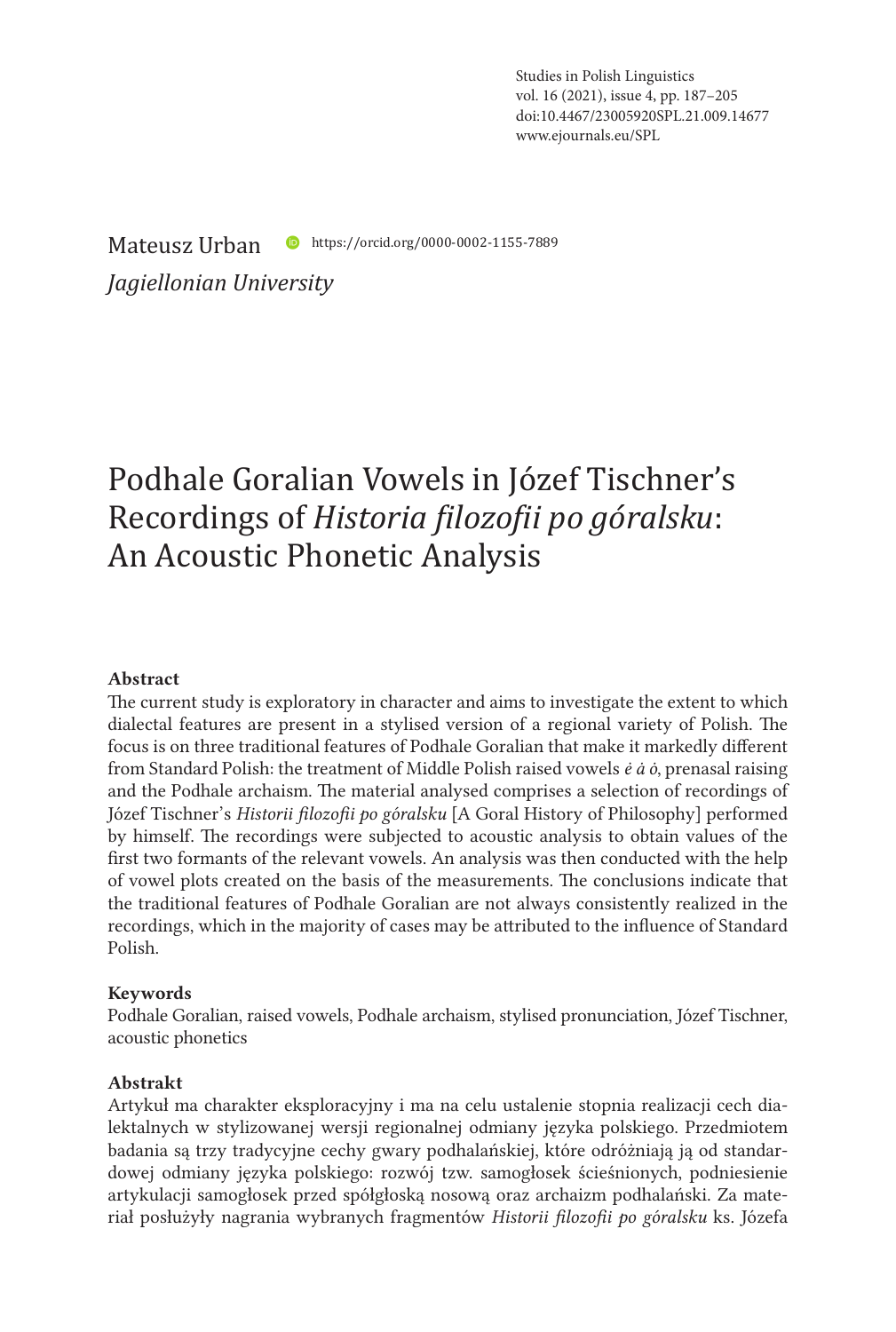Tischnera dokonane przez niego samego. Nagrania poddano analizie akustycznej w celu zmierzenia wartości dwóch pierwszych formantów badanych samogłosek. Na podstawie pomiarów sporządzono wykresy samogłosek, według których przeprowadzono analizę wybranych cech. Badanie prowadzi do wniosków, iż nie wszystkie tradycyjne cechy gwarowe są konsekwentnie realizowane w nagraniach i w większości przypadków jest to wpływ systemu standardowego.

#### Słowa kluczowe

gwara podhalańska, samogłoski ścieśnione, archaizm podhalański, wymowa stylizowana, Józef Tischner, fonetyka akustyczna

## 1. Motivation for the study

Methods of acoustic phonetics are widely used in studies of Standard Polish particularly in experimental settings. However, they have only recently been employed in research into regional non-standard varieties of Polish (e.g. Garczyńska 2007; Garczyńska et al. 2013–2017; Garczyńska 2017; Rybka 2017). These works might be seen as belonging to the area of sociophonetics, which has been variously defined (see Di Paolo and Yaeger-Dror 2010; Thomas 2011; Kendall and Fridland 2021) but may be broadly understood as an intersection of experimental, acoustic, and articulatory approaches to phonetics with the interest in language variation.

To the best of my knowledge, no sociophonetic analysis has been undertaken so far of Podhale Goralian,<sup>1</sup> a variety spoken in the vicinity of the Tatra mountain range, and neighbouring the dialects of Spisz to the East and Orawa to the West. The current article is narrower in scope, however. It is a study of the idiolect of a speaker of that variety, Rev. Józef Tischner, as reflected in the audio recordings of his *Historia filozofii po góralsku* (= A Goral History of Philosophy; henceforth, HFG). This kind of research into the speech of a particular speaker in a fixed setting is not uncommon in sociophonetics, and has led to interesting conclusions about within-individual variation, see e.g. the studies of Queen Elizabeth II's accent (Harrington, Palethorpe and Watson 2000; Harrington 2006) or the idiolects of Daniel Jones and J.R. Firth (Przedlacka and Ashby 2019).

Still, the variety under study is a very specific one. It has been described as a stylized version of the dialect (Kulak 2018) and it is used in an oral interpretation of a written text, recorded in a studio setting where no actual interlocutors are present, but intended for an invisible audience mostly composed of Standard Polish speakers,. This is a context which obviously is far removed from the idea of a sociolinguistic interview, which aims to elicit

<sup>&</sup>lt;sup>1</sup> I adopt the name used by Rubach and Łuszczek (2019).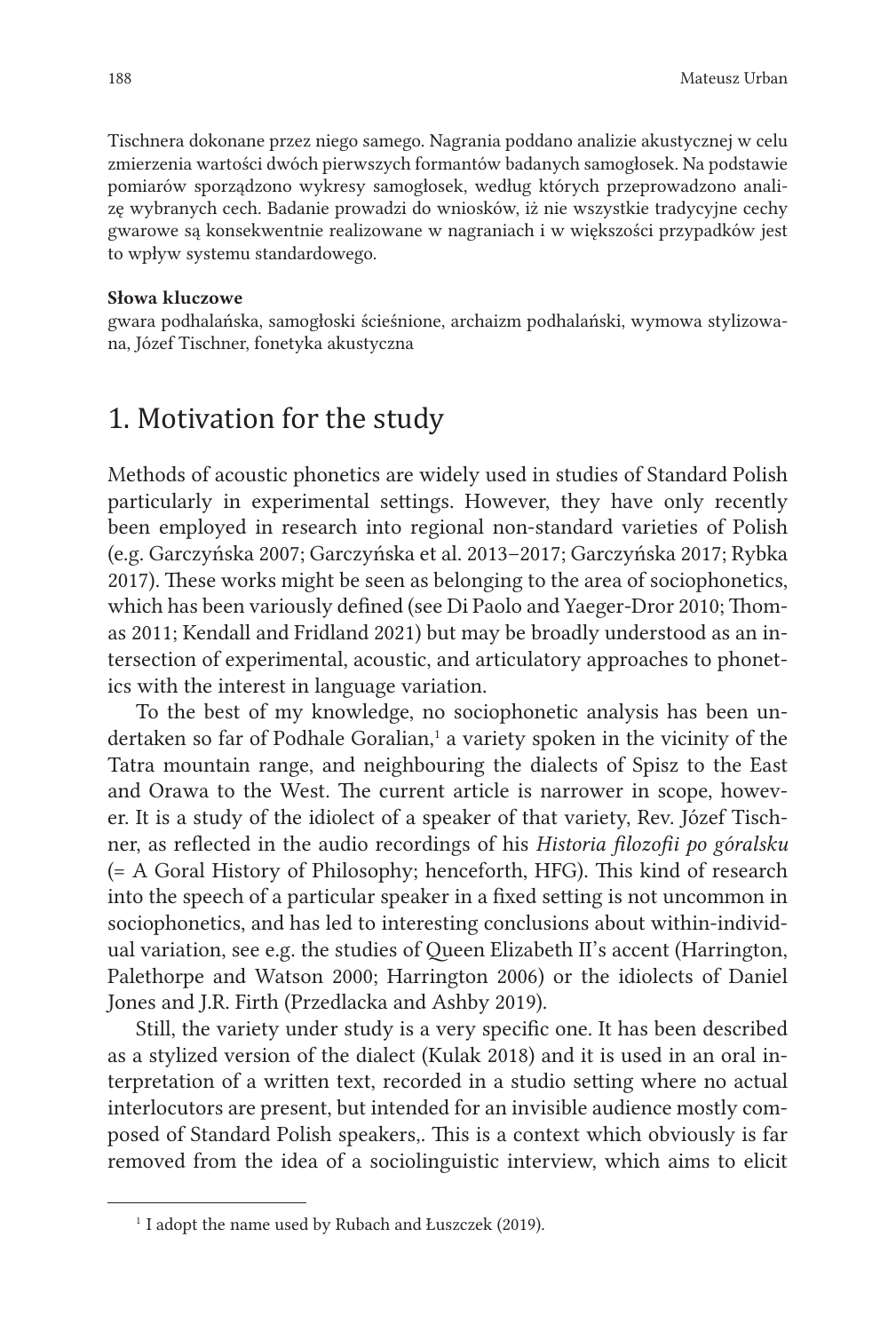spontaneous speech samples. Be that as it may, the recordings are still interesting from a sociolinguistic point of view. There are numerous factors that may influence the speaker's linguistic choices in such a situation. On the one hand, the regional variety is used deliberately by the author and should sound sufficiently "authentic". On the other, there is a pressure to convey the intended message and to be understood by the general audience, whose knowledge of the variety used is only fragmentary at best. The relationship between the sound and the spelling is also non-trivial, particularly in this case, since until Kąś (2015–2019) Podhale Goralian did not have a standardized spelling system. I believe that for these reasons it is worthwhile to investigate the extent and manner in which regional Podhale Goralian features manifest themselves in Tischner's recordings.

### 2. Podhale Goralian

While Podhale Goralian (henceforth, PG) is one of the best known and most widely studied regional varieties of Polish, the available research is rather imbalanced in its scope and depth (Rak 2014). More specifically, the phonetics and phonology of PG have not been discussed in a book-length monograph comparable to Karaś (1965) and Sowa (1990) on the Orawa and Spisz varieties respectively. Nevertheless, various aspects of this topic have been dealt with over the years (e.g. Kryński 1884; Kosiński 1884; Małecki 1928; Gołąb 1954; Decaux 1973). The most systematic description of the dialect including its phonetic and phonological features is offered by Kąś (2015–2019, vol. 1: 29-37); detailed remarks on pronunciation and the justification of the spelling solutions adopted in Kąś's dictionary can also be found in Kąś and Sikora (2004). For a recent overview of the current PG phonological system in English, see Rubach and Łuszczek (2019).

When it comes to vocalic features, the Podhale dialect differs from the standard variety of Polish on a number of points, both systemic and distributional. Three of these differences are the focus of this article: the treatment of the raised vowels, vowel raising in prenasal contexts, and the Podhale archaism. These are discussed in more detail in the next three subsections.

Before proceeding, a few remarks on notation are due. Unless otherwise stated, all PG lexemes in the article are cited in Kąś's (2015–2019) orthography in italics. Spellings from HFG are given in roman typeface in angle brackets. With respect to Middle Polish raised vowels I adopt the notation from Dubisz, Karaś and Kolis (1995), i.e. *ė*, *ȧ* and *ȯ*, which is almost identical to that used by Stieber (1973), with the exception of *ȧ*, which the latter author writes as *å*. Capital N indicates any nasal consonant.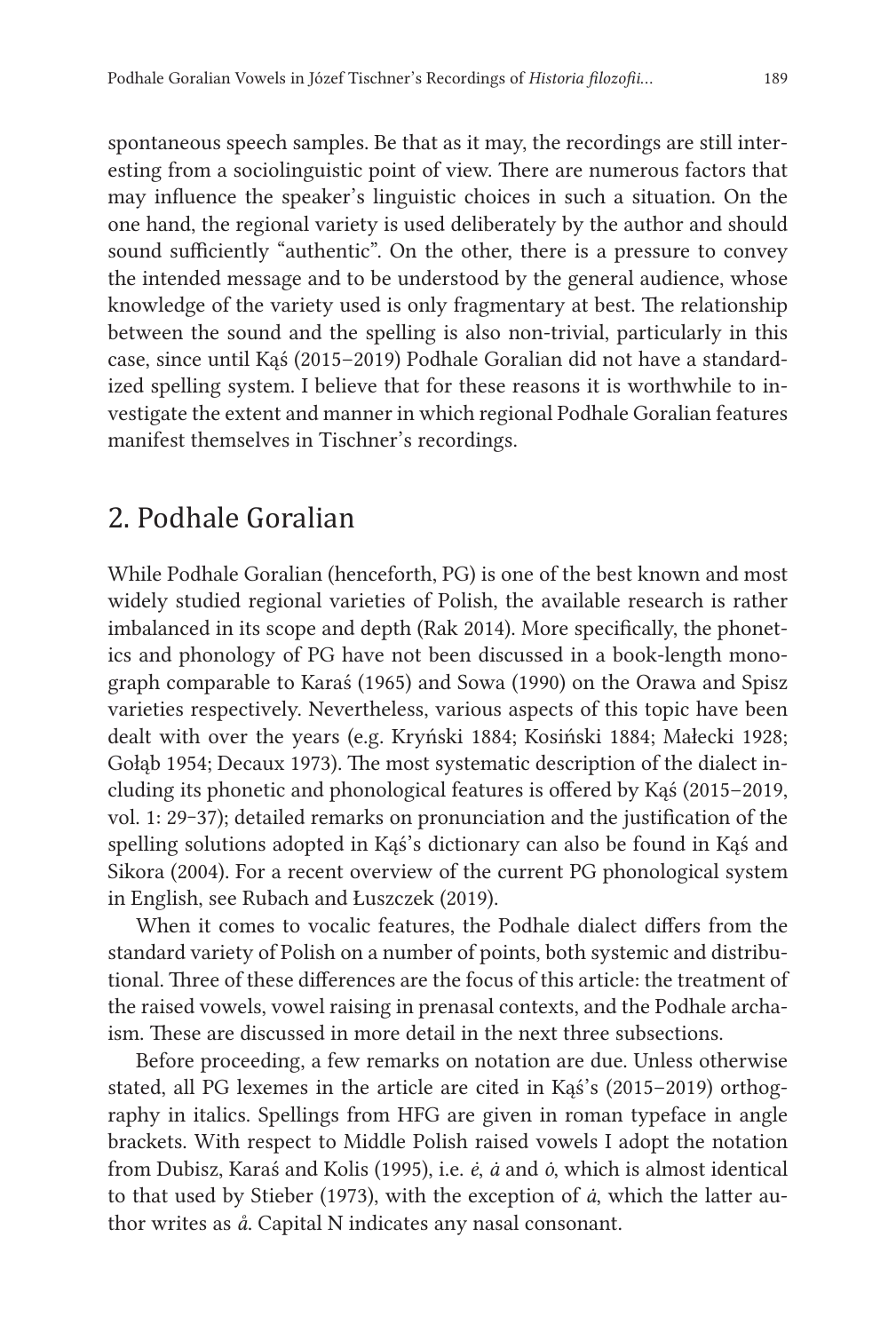#### 2.1. The raised vowels

While Standard Polish (SP) has five oral vowel phonemes  $(i/$ ,  $(i/$ ,  $(i/$ ,  $(\varepsilon/$ ,  $\alpha/$ ,  $/\alpha/$ , /u/), PG, in its most traditional form, uses two additional vowels, namely /ɒ/ and /o/. These are the descendants of Middle Polish (MP) *ȧ* and *ȯ* respectively, which, along with *ė*, are described as raised or tense (*ścieśnione* a.k.a. *pochylone* in Polish linguistic tradition) and believed to have been phonetically higher than their plain counterparts *a, o, e*. The raised vowels gradually disappeared in SP: in general *ė* and *ȧ* lowered and merged with *e* and *a*, whereas *ȯ* rose and merged with *u*. However, the old contrasts were retained to varying extents in the non-standard varieties. While Gołąb (1954: 95) observes that *ȯ* has risen to *u* [u] for many PG speakers, there is no indication of that in Kąś (2015–2019, vol. 1: 36) who treats these as distinct phonemes (i.e. /o/ vs. /u/, e.g. PG *przód* /pʂot/ 'front' vs *cud* /t͡sut/ 'miracle'; cf. SP *przód* [pʂut], *cud* [t͡sut]), which indicates that the vowel was undergoing merger in the mid 20<sup>th</sup> century, but has since reversed from its path. However, the same author reports age-graded variation with regard to the descendant of *ȧ* (Kąś 2015–2019, vol. 1: 36). Older PG speakers continue pronouncing it as  $/p / \langle \cdot | \dot{a} \rangle$ , i.e. distinct from both /a/ (< *a*) and /ɔ/ (< *o*), whereas the youngest generation has merged it with the latter vowel. The only difference between PG /ɔ/ < MP *o* and PG /ɔ/ < MP *ȧ* for the younger speakers is that the former may undergo glide prothesis whereas the latter cannot; compare the two vowels in *kowol* [ˈkɔvɔl ~ ˈkuɔvɔl] 'blacksmith' (cf. earlier PG [ˈkɔvɒl ~ ˈkuɔvɒl]; SP *kowal* [ˈkɔval]).

The reflex of MP  $\acute{e}$  is identical to that of  $\gamma$  (suggesting the quality of [i]) in PG according to Kas  $(2015-2019, \text{vol. } 1: 30)$  and denoted as  $\langle y \rangle$  in his dictionary, compare *dych* [dɨx ~ dɨk] 'breath' (= SP *dech* [dɛx]), and *dym* [dim] 'smoke' (= SP *dym* [dim]). However, the quality of the merged vowel in Rubach and Łuszczek's (2019) material is estimated auditorily by the authors to be [e], so that the words above are pronounced as [dex] and [dem] respectively. All speakers in Rubach and Łuszczek's corpus are under 50 and the authors believe that the different vowel quality reflects a recent lowering and fronting of the PG continuant of MP *ė*. For now we will follow the tradition, referring to this PG vowel as *y*, and assume its phonetic realization to be [ɨ], although cf. section 6.1.

#### 2.2. Prenasal raising

Context-dependent vowel raising is found in PG in environments involving nasality and nasalization. This applies both to the reflexes of the historical nasal vowels, written in SP as *ę* and *ą*, which in PG underwent decomposition to *e*N and *o*N in all contexts except before fricatives, and to etymological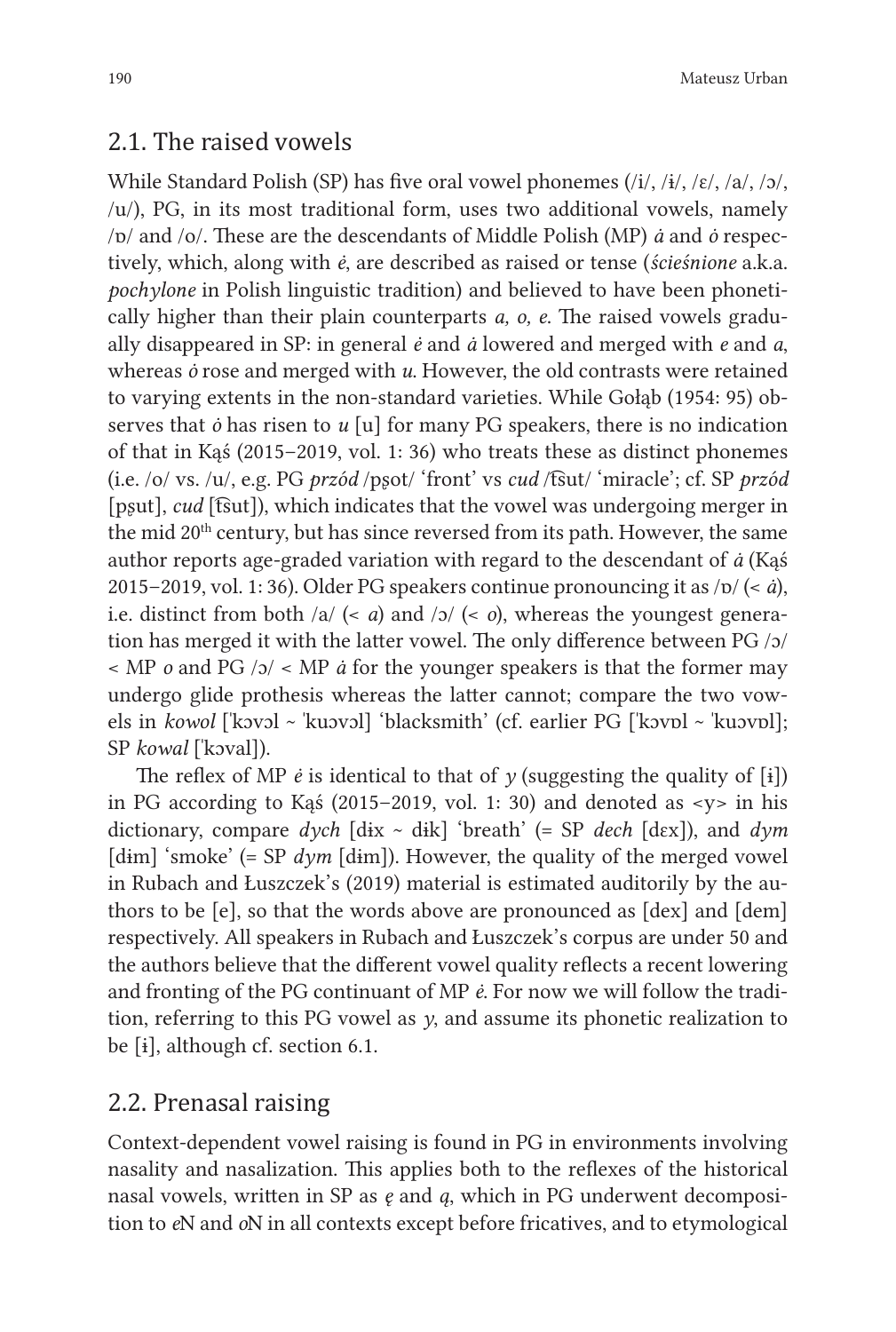*e*N and *o*N sequences. In PG only *ę* and *e*N are raised regularly to [ĩ] and [ɨN] (e.g. PG *cynsto* [t͡sĩstɔ] 'frequently', *syn* [sɨn] 'dream; sleep'; cf. SP *często* [tsɛw̃stɔ], sen [sɛn]), even though the change seems relatively recent (Kąś and Sikora 2004: 40). The raising of *o*N (as well as when *o* is followed by a liquid), is also found, but in contrast to the Spisz region to the east, where it is regular, it is highly variable and restricted lexically in much of the Podhale area, e.g. PG *kóń* [koɲ] 'horse' vs. SP *koń* [kɔɲ] (Kąś and Sikora 2004: 36), so that Kąś (2015–2019) has *ó* only in selected lexemes, frequently alternating with *o* (e.g. *dóm* 'house' , *kómar* ~ *komar* 'mosquito' *kóniec* ~ *koniec* 'end' *podpłómyk* 'flat bread', *skómlić* ~ *skomleć* 'to whine', but only *domb* 'oak', *płomiyń* 'flame', *słoma* 'straw'). Nevertheless, Gołąb (1954: 95,) observes that the northeastern part of Podhale, exhibits a stronger and more consistent tendency for prenasal raising of *o*. He further notes that in that area the process may also operate in those *o*N combinations in which the vowel derives from MP *ȧ*, so that PG *pon* 'mister; lord' (= SP *pan*), pronounced [pɒn] or [pɔn] elsewhere in Podhale, might become [pon] in the northeast. This is corroborated by Sobierajski (1966: 52–54; maps 78–82), who denotes  $[p \sim p]$ as the Podhale type, and [o] as the Spisz type.

### 2.3. The Podhale archaism

As opposed to SP, PG retains high front /i/ in the following contexts:

| a. | after the historic /t͡s <sup>i</sup> $d\overline{z}$ <sup><i>i</i></sup> /                           |    |                                                                                         |           |                                                                 |
|----|------------------------------------------------------------------------------------------------------|----|-----------------------------------------------------------------------------------------|-----------|-----------------------------------------------------------------|
|    | e.g.                                                                                                 | PG | $chlopc$ ý [xwɔpt͡sʲi] 'boys'<br>$drudz$ ý [drud $\bar{z}$ <sup>j</sup> i] pl. 'second' | <b>SP</b> | $chlopcv$ [xwɔpt͡si]<br>$drudz$ <sub>V</sub> [drud $\hat{z}$ i] |
| b. | after the historic /s z $\overline{ts}$ $\overline{dz}$ / (> /s z $\overline{ts}$ $\overline{dz}$ /) |    |                                                                                         |           |                                                                 |
|    | e.g.                                                                                                 | PG | $s$ ýba /s <sup>j</sup> iba/ 'pane'                                                     | SP        | $szyba$ /siba/                                                  |
|    |                                                                                                      |    | $z$ ýto /z <sup>j</sup> ito/ 'rye'                                                      |           | $\dot{z}$ yto /zito/                                            |
|    |                                                                                                      |    | $c\acute{y}sty$ /t͡sʲisti/ 'clean'                                                      |           | $czvstv$ /t͡sisti/                                              |
|    |                                                                                                      |    | $drozdz$ ý /drozd $\overline{z}$ <sup>j</sup> i/ gen.pl. 'yeast'                        |           | drozdzy/dr                                                      |

This feature is traditionally referred to as the Podhale archaism (*archaizm podhalański*; Małecki 1928). Kąś (2015–2019, vol. 1: 37) observes that it was extended by analogy to similar combinations where  $\frac{1}{s}$  z ts  $\frac{d}{dz}$  are original rather than the product of dentalization of  $\frac{1}{s}$  z  $\frac{1}{s}$   $\frac{d\bar{z}}{c}$  (e.g. PG  $\frac{s}{n}$  [s<sup>i</sup>in] 'son', cf. SP *syn* [sɨn]). He also separates these two patterns from the one where /i/ follows /ʐ/ (< *ř*), as in PG *przi* [pʂi] 'by' (cf. SP *przy* [pʂɨ]), due to the latter feature's greater geographical range. Since our interest lies less in the diachronic relationships than in their synchronic outcomes and because of the same inherent principle (i.e. occurrence of /i/ after coronal obstruents where SP has  $\langle i \rangle$ , we will treat all of these as instances of the same phenomenon and refer to it as the Podhale archaism for simplicity.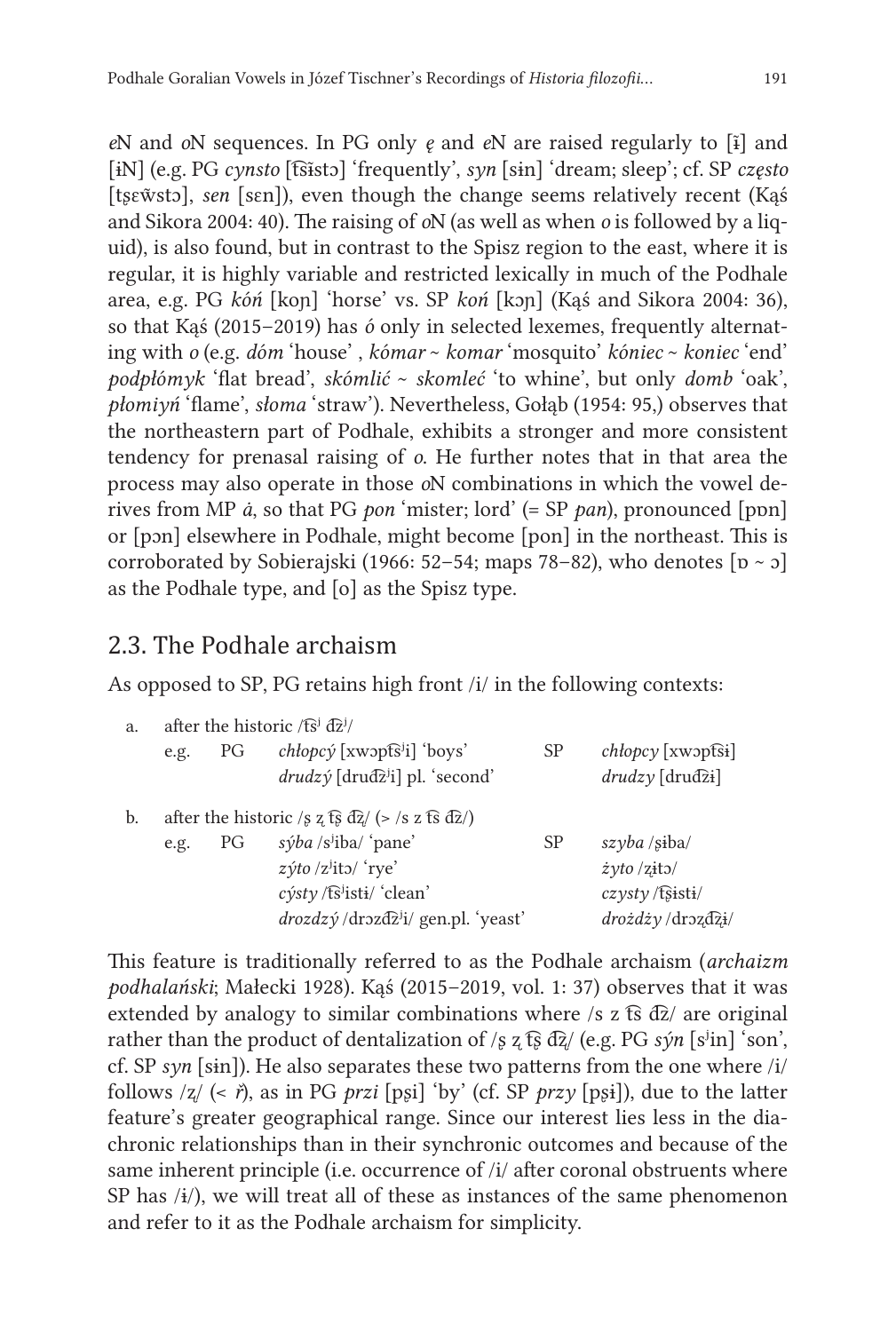As for the precise phonetic quality of the Podhale archaism vowel, Małecki (1928) says it is intermediate between [i] and [ɨ] (so perhaps some kind of [ɪ]?) and writes it as *ý*. Kąś and Sikora (2004: 34–35) analyse a number of earlier sources and conclude that most realizations after /ʐ/ are identical to [i], whereas after the dentals (whether original or derived by dentalization) the quality is more typically intermediate between [i] and [ɨ], although in all situations variation is observed. Furthermore, they also note that there are instances of substitution of the Podhale archaism vowel with SP /ɨ/. Finally, Rubach and Łuszczek (2019) indicate that in their data, collected from speakers under 50, the vowel has shifted to a central, retracted [ɨ].

# 3. The speaker and his relationship to Podhale2

Józef Tischner (1931–2000) was a Polish Catholic priest and a philosopher. In the 1980s he was actively engaged in the anti-communist movement and was a prominent supporter of Solidarity, expressing his views particularly in homilies and his articles published in the press. After the fall of the Iron Curtain he continued to comment on Polish political and public matters.

He grew up in Łopuszna in the Podhale region, where his father was the headmaster at a local school and his mother worked as a teacher. Tischner spent long spans of his childhood at his mother's parents' house in Jurgów in the neighbouring, but linguistically different, Spisz region. This indicates that Tischner's linguistic influences were already diverse at this early formative stage.

During his school years he was obviously exposed to SP, which he continued to speak throughout his life. In an interview quoted by Bonowicz (2018) Tischner admits that there was a period in the 1960s when he did not feel comfortable expressing himself in his native dialect owing to the years he had spent living, studying, and working in Kraków. This changed in the late 1970s, when he began coming back to Podhale more regularly. In 1981 he was elected chaplain of the Podhalan Union and eventually became an active promoter of the Podhale culture. He also began incorporating the local dialect into his preaching activities and writings.

HFG, originally published in serial form in 1997 by the Kraków-based weekly *Przekrój*, is a collection of short tales, in which the history of Greek philosophy is reimagined as if it had taken place in Podhale, and as if the great thinkers were in fact various friends of Tischner's, activists, writers, musicians, and other prominent locals. Strongly inspired by the Podhale culture, outlook and wit, the collection turned out extremely successful, and

<sup>2</sup> This section draws on Bonowicz (2018, 2020).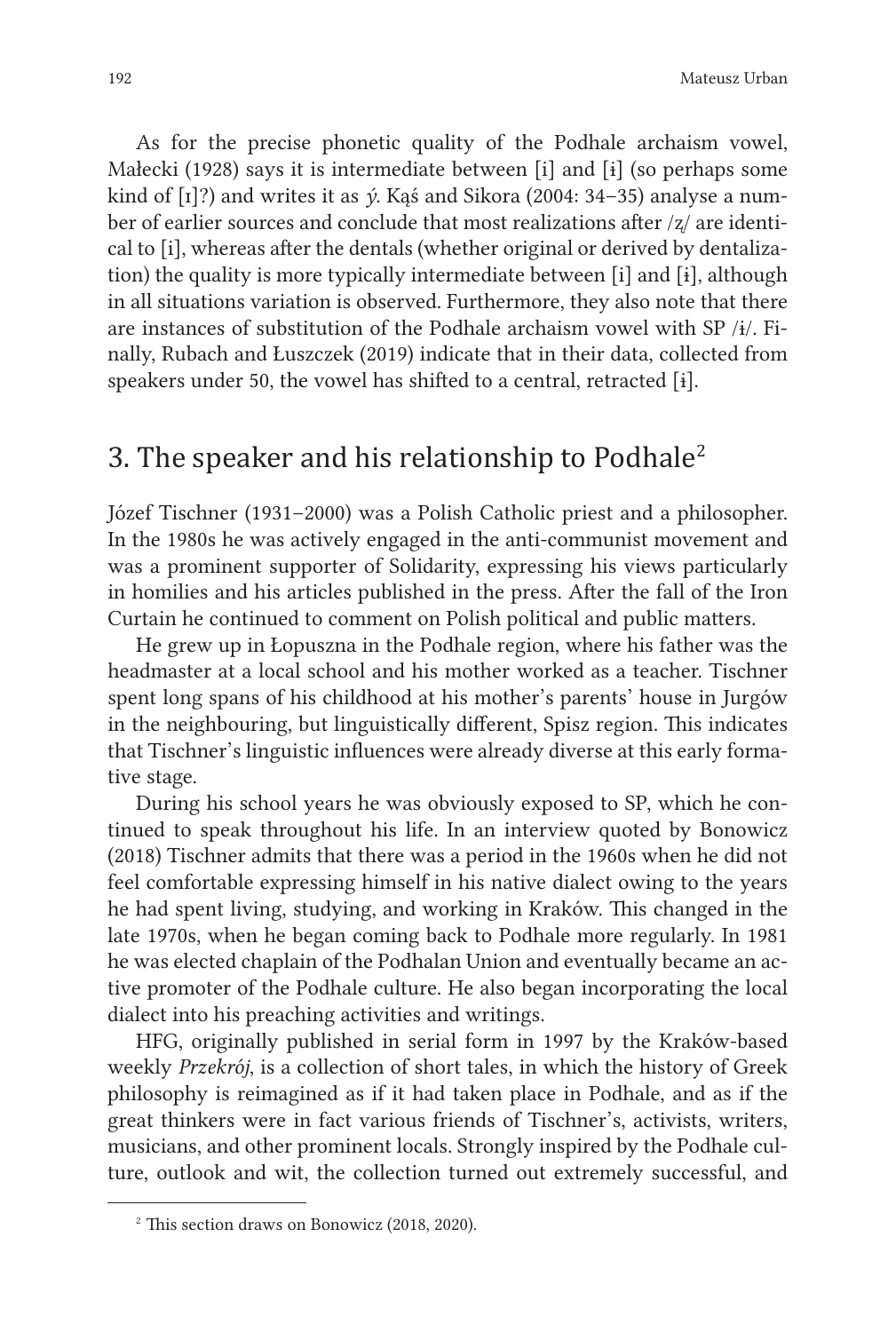before the year's end it was published as a book, which has been in print ever since.

A plan also soon emerged for Tischner to record his own rendering of the stories for broadcast on Radio Kraków. These recordings are now available on four CDs accompanying Tischner (2006). Three of these feature readings by the author, whereas the ones on the fourth CD were recorded by Stanisława Trebunia-Staszel. Only the recordings of Tischner's voice are taken into consideration in the current analysis.

# 4. The genre and the language of HFG

The audio version of HFG is an instance of scripted speech, which means that the content and the form were deliberately chosen by the author at the time of the creation of the written original. At the same time, since the stories are to represent an informal oral genre, Tischner took care to make his text appear relatively chatty. The very choice of PG – or rather a stylized written version of it – as the medium contributes to this effect. However, this affected spontaneity is particularly evident in the audio version, where the author makes full use of intonation, pauses and timing, and introduces various discourse markers, like *(h)ej*, *ee*, or *no*, which are absent from the written original and help manage the flow of narrative.

As for the phonetic aspects of HFG, two earlier studies are relevant for our analysis. Krupska-Perek (1999) compares the written and the spoken version of Tischner's text with the aim of determining their mutual relationship, whereas Kulak (2018) focuses primarily on how dialect stylization is manifested phonetically in HFG. Their discussion with respect to the representation of the features under study in HFG might be summarized in the following way:

- a. the original MP raised vowels are usually (albeit not entirely consistently) manifested in the written version ( $\dot{a} = \langle 0 \rangle$ ;  $\dot{b} = \langle 0 \rangle$ ;  $\dot{e} = \langle y \rangle$ );
- b. prenasal raising is indicated less consistently: word-medial historical nasal vowels are almost universally writen as <ą> and <ę>, whereas raising in original *e*N and *o*N combinations is marked at random; Spisz type raising of MP *å* to [o] is usually indicated by <*o*<sup>2</sup>;
- c. the Podhale archaism is generally not marked, apart from occasional instances of <rzi>:
- d. all regional features appear more consistently and with greater frequency in the audio version.

In connection to this last observation, a question arises as to whether it can be confirmed by systematic acoustic measurements. We will take up this issue in the remainder of the current article.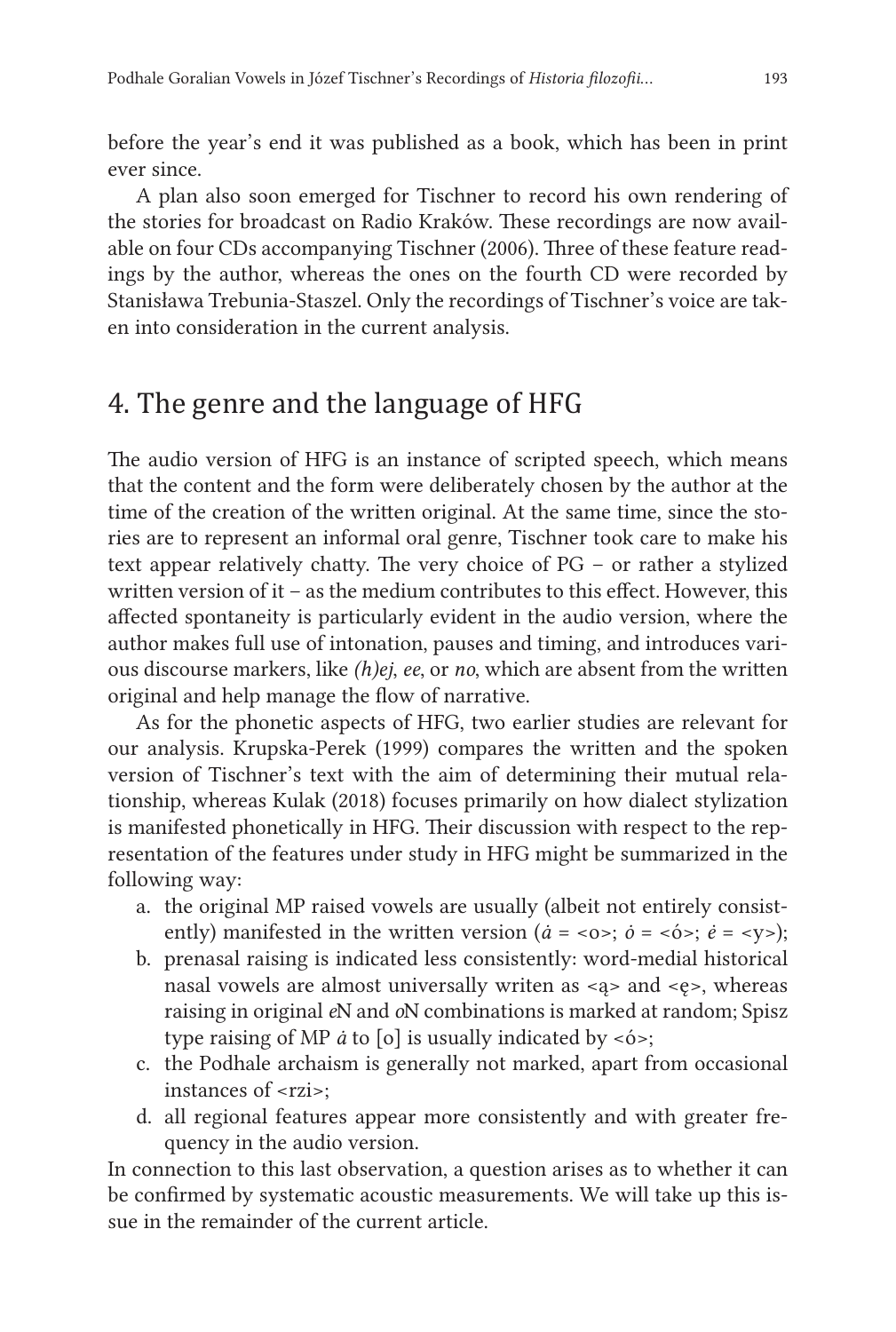### 5. Data and methods

Because the audio version of HFG was intended for radio broadcast, it had been recorded in a professional recording studio, so that the audio quality is excellent. Only the first nine stories were used for the current analysis, which amounts to a total of 51 minutes and 5 seconds of audio (ca. 30% of the entire material from HFG recorded by Tischner).

The recordings were first saved as 16-bit 44.1 kHz stereo WAV files using Exact Audio Copy (Wiethoff 2020). In each case the left channel was extracted in Praat to obtain mono files for acoustic analysis (Boersma and Weenink 2021). No other preprocessing of the audio files was involved. Orthographic transcripts of the recordings to be used were then created as plaintext files based on Tischner (2006).

Annotation of the recordings was performed with the help of WebMAUS Basic (Kisler, Reichel and Schiel 2017), an online interface for forced alignment. When audio and an orthographic transcript are used as input, Web-MAUS Basic proceeds in three steps. First, the orthographic transcript is turned into a phonological transcription by means of a grapheme-to-phoneme conversion (G2P) tool based on a language-specific model. Then, the canonical pronunciation serves as input to a language-specific Markov model the purpose of which is to predict the likely pronunciation variants. Finally, alignment is performed using the Markov model and the audio signal.

Crucially, the G2P model and the Markov model offered by WebMAUS for Polish were both trained on SP data. This may raise the question of their applicability to PG. However, while this variety is markedly different in several respects from the standard, and the orthography used in Tischner (2006) is non-standard and somewhat inconsistent, the forced aligner was only meant as an auxiliary tool for providing rough alignment to be corrected later. It was therefore decided that these issues can be ignored.<sup>3</sup>

The next step involved the selection of tokens for analysis and the manual correction of annotations. To eliminate any variation attributable to stress placement, only stressed vowels in content words were considered, although otherwise the phonetic environment was not controlled for at this stage. Function words were excluded because, whether stressed or not, they are high frequency words, which are likely to behave irregularly and due to their sheer number, they may skew the distribution of a given vowel category. The

<sup>&</sup>lt;sup>3</sup> It must be also emphasized that given all these potential adversities, the annotations produced by WebMAUS in the end were quite accurate, although this is only based on the author's overall impressions, as no quantitative assessment of accuracy was conducted. Nevertheless, the result allows for moderate optimism as regards the potential usefulness of Web-MAUS for annotation of recordings of non-standard varieties of Polish.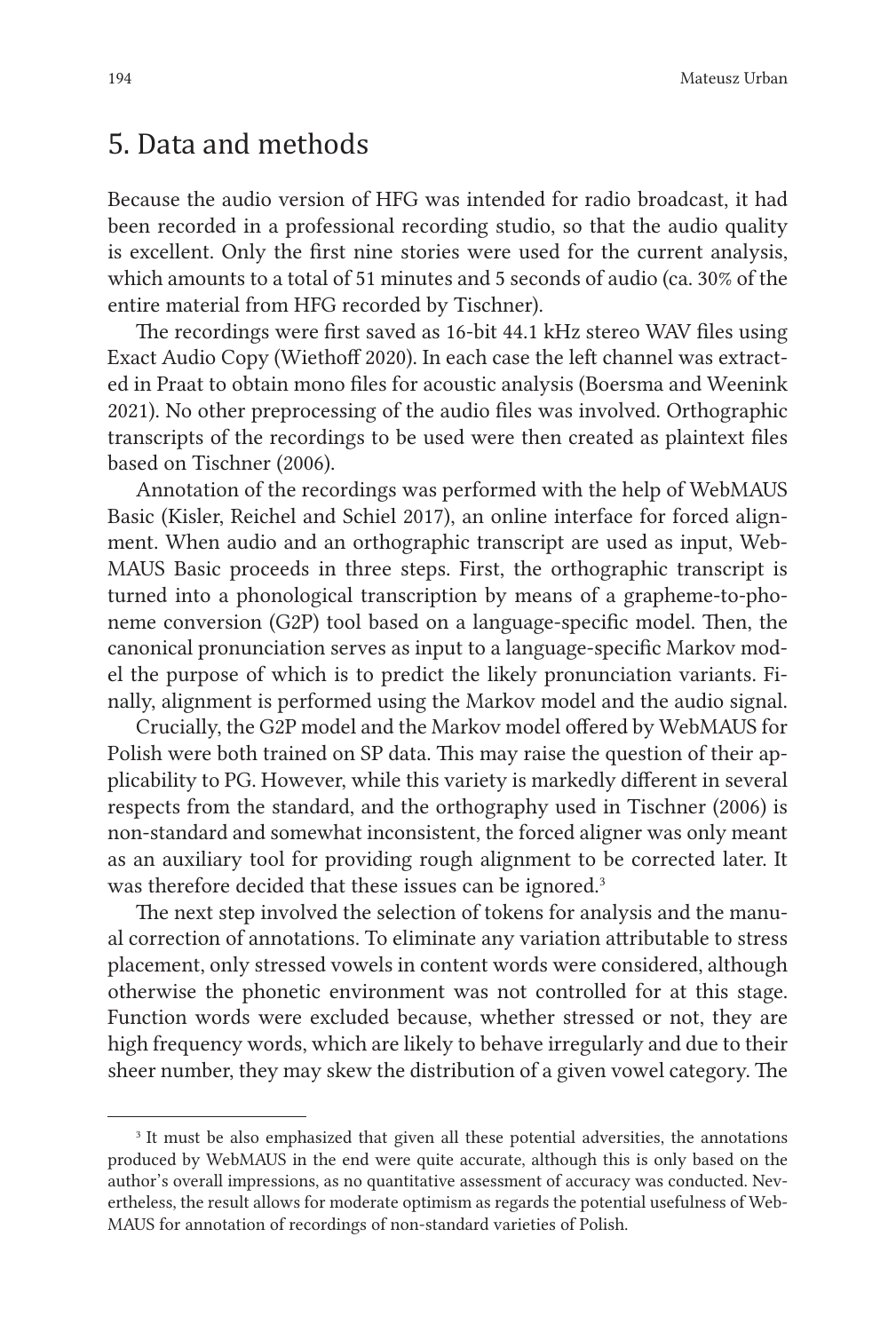presence of stress was evaluated auditorily in initial syllables, taking into account that under normal circumstances stress in PG is word-initial, unless the word forms a phrase with a preceding clitic, which is then itself stressed. The latter fact meant that there was an overwhelming number of tokens of stressed prepositions and *nie*, which additionally supported the decision to exclude function words. Both kinds of elements were present anyway as prefixes, but the number of these was smaller and not considered detrimental. Finally, all vowels shorter than 50 ms were ignored to ensure sufficient vowel duration for reliable measurements, which is common practice in sociophonetics (Kendall and Fridland 2021: 61).

Annotation correction primarily involved readjusting segment boundaries, which was performed in compliance with the principles laid out by Machač and Skarnitzl (2009). Also, annotations corresponding to orthographic nasal vowels had to be corrected manually, as WebMAUS tended to have trouble deciding whether these were to be treated as simplex or complex. Finally, glide prothesis turned out to be problematic too, and therefore particular attention was paid to distinguishing between instances of /wɔ/ vs. /ɔ/. In all these cases where ambiguities could not be reasonably resolved, the decision was made to discard a given token.

Once token selection was completed, a script was used to obtain formant measurements using Praat's linear prediction algorithm. The script was written so as to ensure full control of all the relevant LPC parameters. More specifically, the user can choose the default formant ceiling and the number of formants that the algorithm is expected to look for and then adjust these settings individually for each vowel token marked in the TextGrid as suitable for analysis, by examining the formant tracks displayed in the SoundEditor window and the tentative formant readouts that the current setup produces. Customization of formant tracking settings on a token-by-token basis is recommended by Harrison (2013).

The output of the script included the vowel label, F1, F2 and F3 values at 20%, 33%, 50%, 66% and 80% of token duration, the word label, vowel duration, as well as information about the preceding and following segment. The measurements obtained in this way were then double-checked for any tokens out of the ordinary to make sure that no outliers were due to errors in analysis.

## 6. Results and discussion

In the following discussion, IPA transcription is avoided whenever precise phonetic quality is irrelevant or even undesirable. In all such cases (including the vowel plots), the vowel categories will be mostly referred to using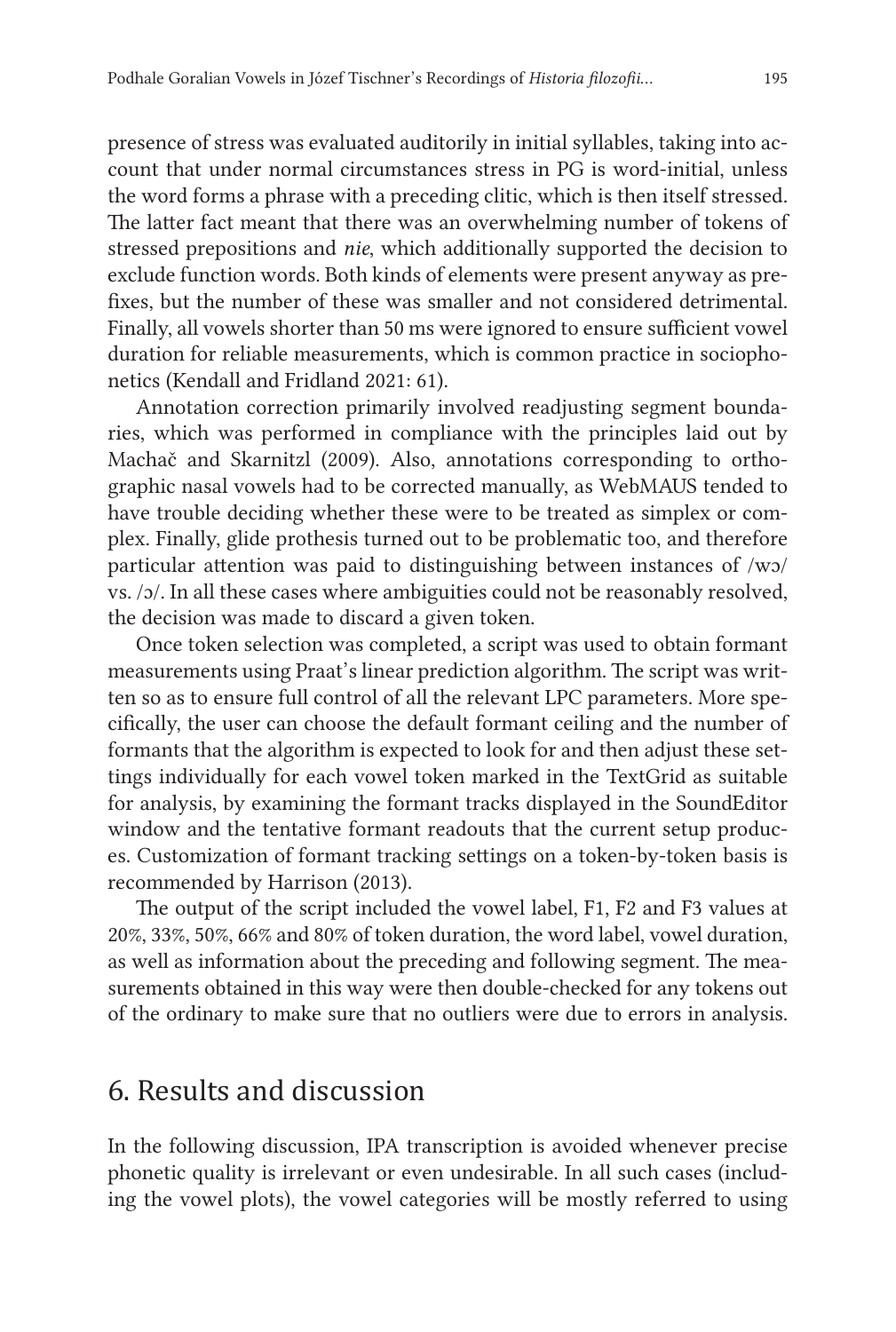Kąś's (2015–2019) spelling, which is entirely sufficient for such purposes. This applies to the reflexes of MP raised *ȯ* (= *ó* in Kąś and our notation) and *ė* (= *y*), the Podhale archaism vowel  $(=\hat{v})$  and the non-raised vowels  $(= i, e, a, o, u)$ . One exception that will be made is that reflexes of MP *ȧ* (= *o* in Kąś) will be indicated as *á* in our notation. If he were alive now, Tischner would be 90 years old, and would likely be classified as a representative of the eldest generation, of whom Kąś says that they still retain the contrast. Furthermore, prenasal *e* and *á* are written by Kąś as *y* and *o*, emphasizing their raised quality, whereas the raising of prenasal *o*, is marked inconsistently. In the following discussion we continue to refer to these vowels as *e*N, *a*N, and *o*N respectively.

The F1 and F2 values obtained at 33% and 66% of token duration were used for initial exploration of overall vowel trajectories. This analysis leads to the conclusion that all the vowels are monophthongal, with the obvious exception of tokens of *o* with glide prothesis. These are then excluded from further analysis. All plots discussed in this section are based on formant values measured at vowel midpoint.

The plots were created using the ggplot2 package, ver. 3.3.5 (Wickham 2016) in R (R Core Team 2021) with the help of RStudio 2021.09.0, build 351 (RStudio Team 2020). In view of the unbalanced character of the sample, with some vowel classes considerably underrepresented (see below), no additional statistical analysis was conducted. Therefore, the following discussion is exploratory in character and its results await further confirmation based on a larger and more representative dataset.

#### 6.1. Overview of the raised vowels in HFG

As a first approximation, let us discuss the distributions of the different vowel categories in the F2–F1 space shown in Figure 1, which is based on all preoral stressed vowel tokens.

The plot suggests that there is a lot of variation within each vowel category, particularly *ý* and *e*. Some of it is likely due to coarticulatory effects, which is expected given that the context is not controlled for. Nevertheless, some preliminary conclusions might be drawn with respect to the vowels under study.

First, Figure 1 indicates that *ó* occupies an area of the vowel space intermediate between *o* and *u*, even though there is some overlap with both. In other words, the reader of HFG generally seems to pronounce this vowel category in an acoustically distinct way as mid-high [o], even though individual tokens may be realized closer to mid-low [ɔ], and high [u].

The position of *á* is somewhat ambiguous. On the one hand, there is a high degree of overlap with *o* and even, albeit to a lesser extent, with *ó*.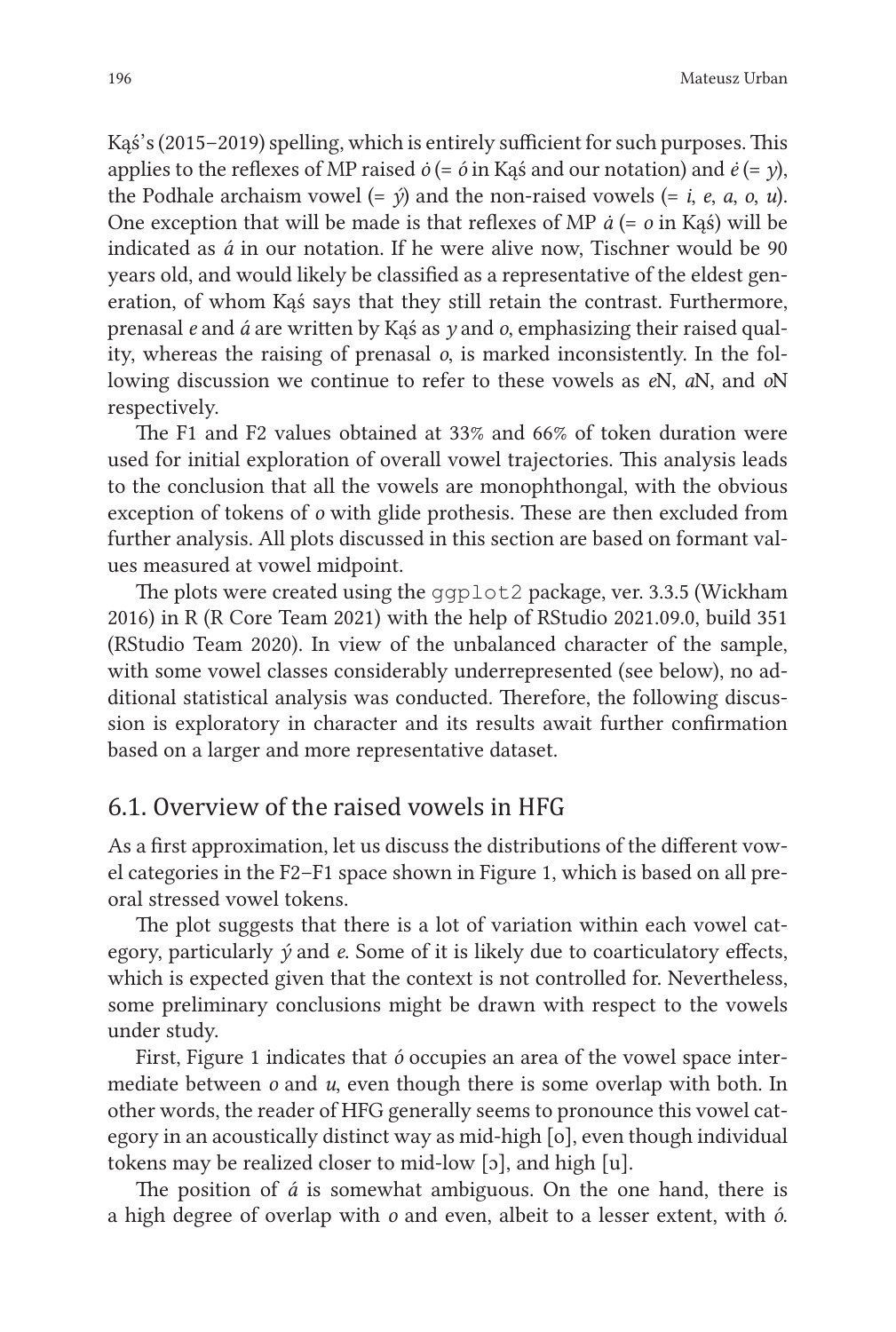At the same time, the distribution of *á* is clearly lower and more centralized than that of *o*. To put it another way, most tokens in this vowel category can be acoustically identified as mid-low [ɔ], but lower realizations of the [ɒ] type are also possible. This might point to an incomplete merger in the speaker's idiolect, which is consistent with the moribund status of *á* in PG.



Figure 1: F2–F1 of HFG stressed preoral vowels. Labels indicate means. Ellipses encompass areas within 1.5 SD of the mean. Token counts: *i* = 71; *ý* = 83; *y* = 243; *e* = 266; *a* = 349; *á* = 100; *o* = 355; *ó* = 97; *u* = 119

The distribution of *y* tokens in the F2–F1 plane partly overlaps with *e* and appears to be a symmetrical counterpart of *ó*. This seems to corroborate Rubach and Łuszczek's (2019) conclusion that a more accurate IPA transcription of the reflex of MP *ė* is perhaps front mid-high [e].

Finally, as remarked above, *ý* shares space with *i* and *y* (and partly with *e*). In other words, the realizations of the vowel occupy a continuum between mid-high [e] and high [i].

Let us now examine vowel tokens in selected contexts in order to factor out certain kinds of coarticulatory influence. In Figure 2, all tokens in the vicinity of sonorants (nasals, liquids, and glides) have been excluded as these are known to affect vowel formants considerably. Furthermore, F2 is generally higher next to palatal consonants. This is not a problem for *i*, which is itself palatal and has a high F2, but other vowels are likely to be affected. Therefore, tokens of vowels other than *i* were excluded if they occurred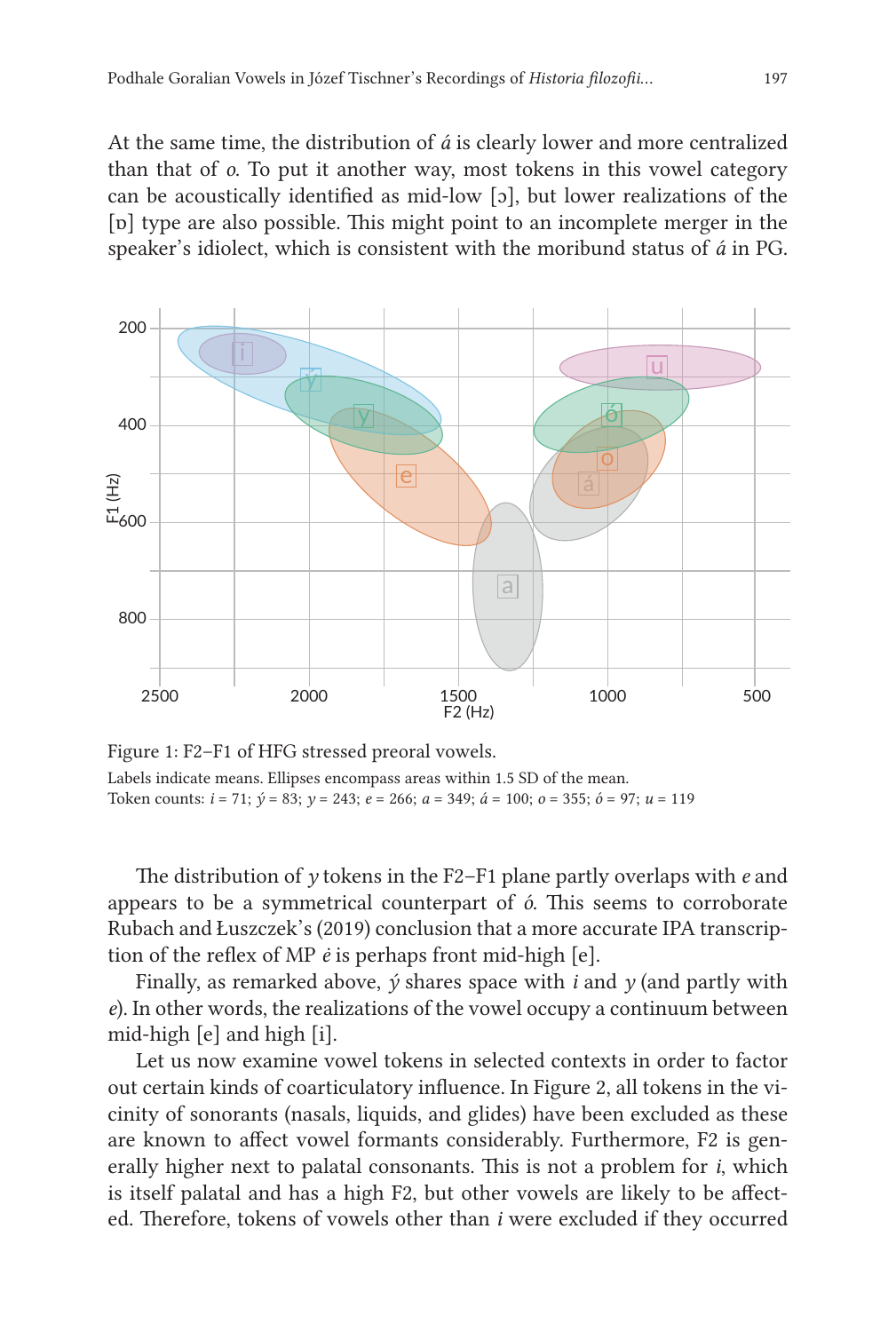before or after palatal(ized) consonants. For this purpose true palatals /t͡ɕ d͡ʑ  $\mathfrak{c}$   $\mathfrak{z}$   $\mathfrak{p}$  i/ were classified as palatal irrespective of whether they preceded or followed the analysed vowel, whereas palatalized labials and velars  $/p^{j} b^{j} f^{j} v^{j} k^{j}$  $d^{j}$  x<sup>*i*</sup>/ were considered palatal only if they preceded the vowel, as it was only then that the palatality clearly affected formant structure. There was unfortunately colateral damage, because the resulting number of *ó* tokens was too low to compute a meaningful mean and standard deviation. Therefore, *ó* is represented in Figure 2 by individual tokens.



Figure 2: F2-F1 of HFG vowels in selected contexts (see text for details). Labels indicate means. Ellipses encompass areas within 1.5 SD of the mean. Token counts: *i* = 17; *ý* = 48; *y* = 76; *e* = 55; *a* = 78; *á* = 20; *o* = 132; *ó* = 4; *u* = 26

Compared to Figure 1, the amount of variation and overlap in the relevant vowel categories is clearly reduced in non-palatal interobstruent environments, except for *ý*, which will be discussed in more detail in the next section. The new plot confirms the observations regarding the other vowels, except for *ó*, whose status is difficult to trace due to the small number of tokens.

#### 6.2. Podhale archaism

Figure 3 displays individual tokens of *ý* against the distributions of the other front vowels, but it has to be borne in mind that the overall number of tokens in this category is not very high, especially when one tries to consider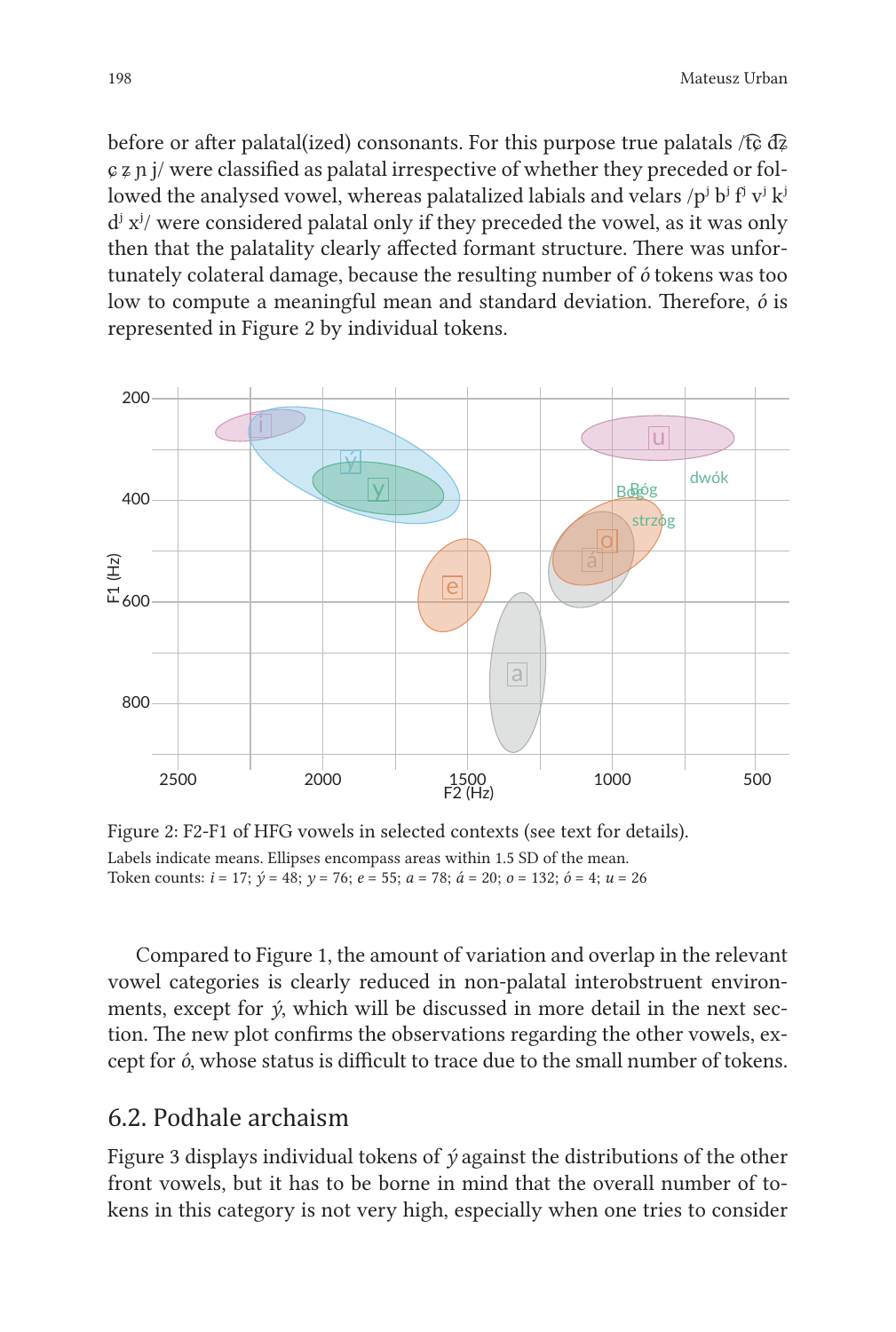different phonetic contexts separately. Therefore, the following discussion should be treated as tentative.

Most words with stressed  $\acute{\nu}$  in our corpus are spelled with  $\langle \nu \rangle$ . There are only two tokens with the expected spelling  $\langle i \rangle$  ( $\langle$ przichodzi $\rangle$  'he/she/it comes', <przisło> 'it came') and one with <e> (<przesięgom> instr.sg. 'oath'), which implies that spelling does not explain the variation.



Figure 3: Individual tokens of *ý* (78 tokens) compared to the distributions of *i*, *y* and *e*, and the overall distribution of *ý*

Furthermore, combinations of  $\langle y \rangle$  with  $\langle r \rangle \langle s \rangle$ ,  $\langle s \rangle \langle s \rangle$  and  $\langle c \rangle$  seem to be scattered rather randomly between *i* and *y*, suggesting that their pronunciation is not determined by the nature of the preceding consonant either. To be sure, one should not expect any major coarticulatory effects here in the first place, because all preceding consonants are coronal and end in frication, although [ʂ ʐ] (= orthographic <rz>) are admittedly somewhat retracted compared to the others. It is also worth remembering in this context Krupska-Perek's (1999) and Kulak's (2018) observation that the Podhale archaism vowel is occasionally spelled as <i> in the written HFG only after <rz>, which in a way correlates with Kąś and Sikora's (2004) assertion that the Podhale archaism vowel is typically pronounced as [i] following orthographic <rz> and as an intermediate vowel after the dentals. However, there is no evidence in our material of this alleged special status of <rz>, nor are there many instances of this sequence, as mentioned above.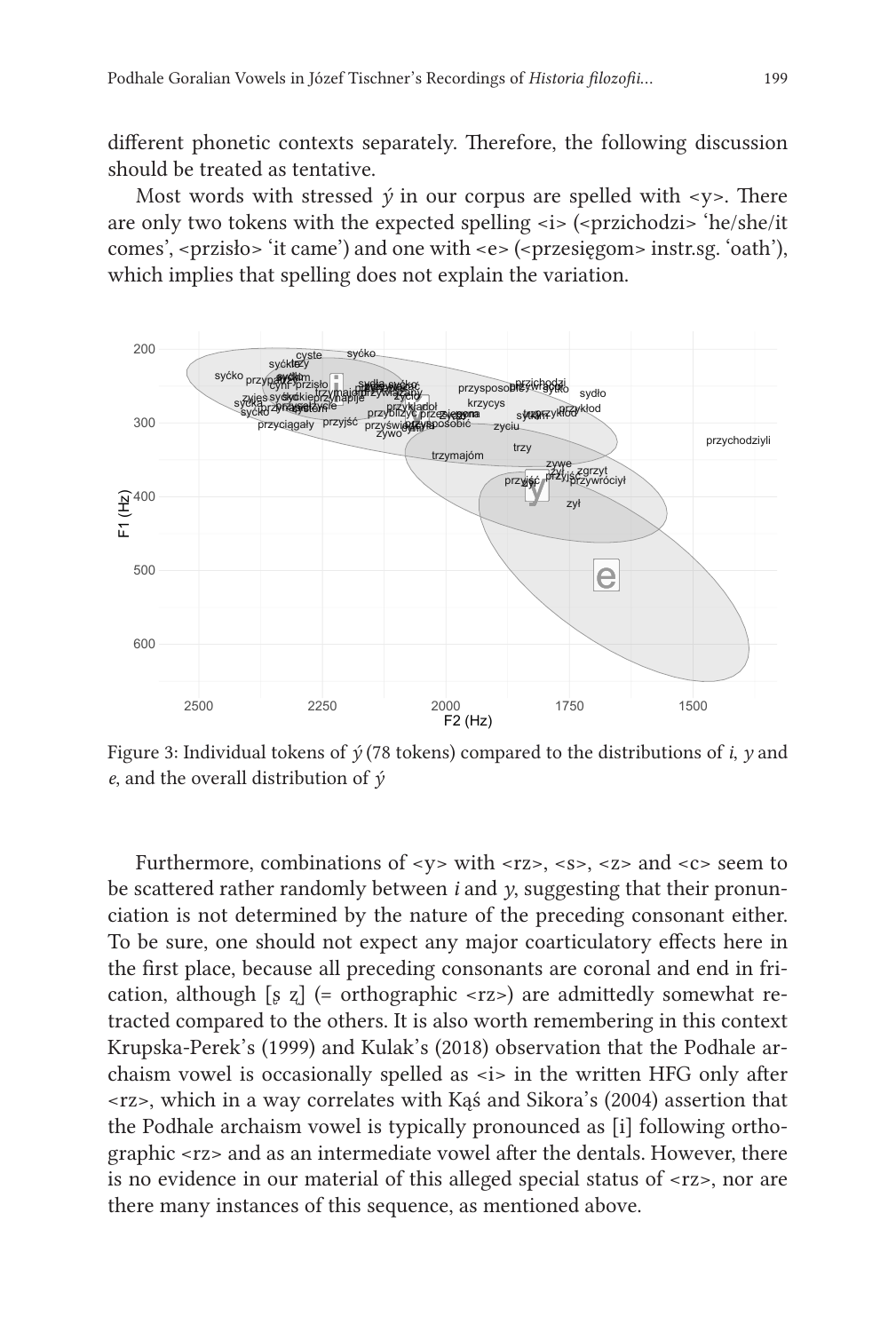As for the following consonant, higher and fronter pronunciations seem to be more common with palatals (e.g. <przyjść> 'to come', <syćko> 'everything' with [i]; but cf. <zyciu> dat.sg. 'life', with a lower and more retracted vowel), which might be a coarticulatory effect. The other places of articulation do not seem to follow any clear principle.

One striking lexical pattern may be observed, however. There is a cluster of derivatives of <*cyfra>* 'digit; ornament; kind of dance' that fall within the distribution of *y*. This decidedly lowered and retracted pronunciation is probably due to the somewhat more specialized meaning ('digit', although Tischner plays with the polysemy of this word family) and influence from SP phonotactics.

Finally, there is no indication in our material of a retracted quality of the Podhale archaism vowel reported by Rubach and Łuszczek (2019), the centralized pronunciation in <przychodziyli> in the right section of the plot being a clear outlier.

#### 6.3. Prenasal raising

As discussed earlier there is a tendency in PG to raise mid vowels before nasal consonants, both in original vowel + nasal combinations and in those that arose by decomposition of nasal vowels. Figures 4–6 show the distributions of individual tokens of PG prenasal *e*, *á* and *o* respectively. The labels in black indicate HFG spelling of the individual tokens.

It might be observed in these plots that the spelling of the vowels when combined with a nasal is variable in HFG. The combination *e*N appears as <eN>, <ę> or <yN>; the combination *á*N, as <oN> or <óN>; and the combination *o*N, as <ą>, <oN> or <óN>. Overall, while <ę> and <ą> can only represent etymological nasal vowels,  $\langle eN \rangle$  and  $\langle o/\delta N \rangle$  can stand either for a nasal vowel or a vowel + nasal combination in HFG.

As for the pronunciation, prenasal raising of  $\nu$  is variable in HFG as shown in Figure 4. Many tokens are indeed raised compared to *e* [ɛ] and fall within the area of preoral *y*, i.e. phonetic [e] (see above). However, there are a number of pronunciations that are lower and should be seen as instances of  $[\epsilon]$ . This may indicate SP influence on the speaker. However, it is worth noting that tokens spelled in  $-y$  cluster in the higher and fronter section of the area occupied by  $\gamma$ , whereas those spelled in  $\langle e \rangle$  are lower and backer. This indicates that when the spelling was standard (or close enough), the speaker tended to pronounce it in a more standard way and conversely, when the spelling was more obviously non-standard, the pronunciation tended to follow the PG pattern.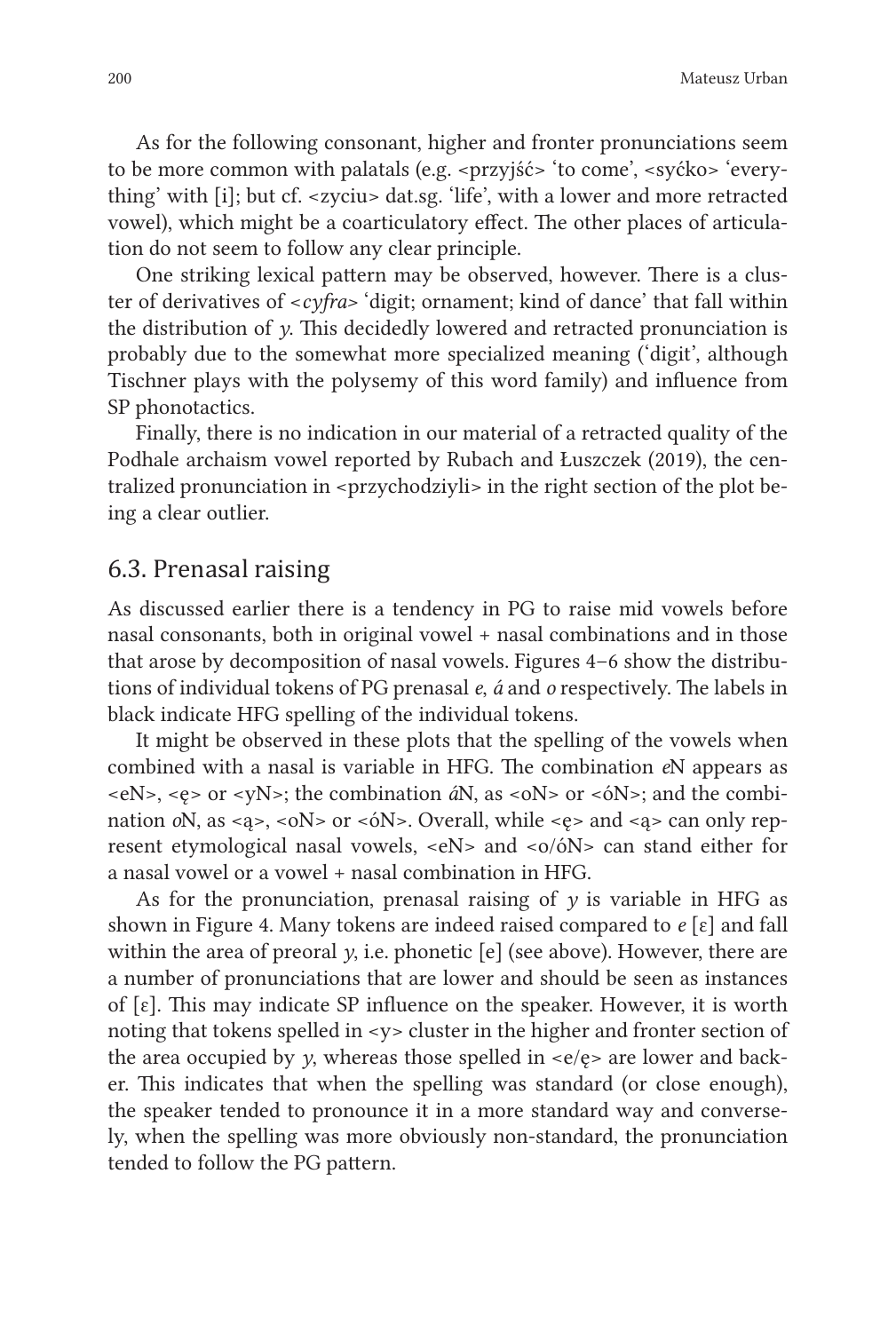

Figure 4: Individual *e*N tokens. The labels in black indicate spellings in HFG. The grey labels (mean) and ellipses (1.5 SD) summarize the distributions of preoral tokens of the vowels



Figure 5: Individual *á*N tokens. The labels in black indicate spellings in HFG. The grey labels (mean) and ellipses (1.5 SD) summarize the distributions of preoral tokens of the vowels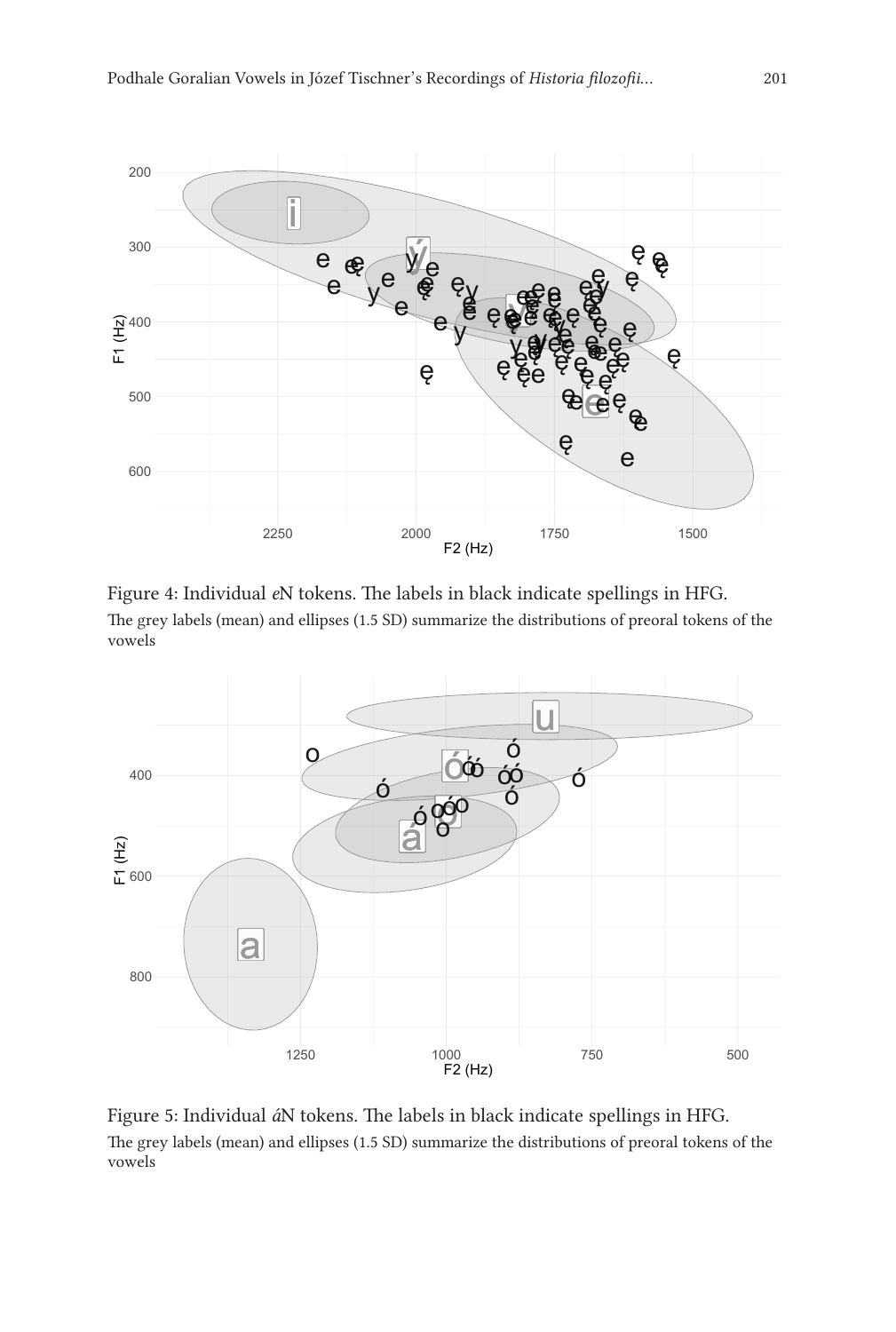

Figure 6: Individual *o*N tokens. The labels in black indicate spellings in HFG. The grey labels (mean) and ellipses (1.5 SD) summarize the distributions of preoral tokens of the vowels

The other two figures indicate overall more consistent raising of *á* and *o*. This is especially evident in the case of *á*N tokens, which are all spelled either <o> or <ó>, so there was no risk of spelling-based influence from the standard. However, some form of non-standard spelling influence can be seen after all, because while *á* in these words tends to be pronounced higher than *á* in preoral contexts in general, some instances as high as [o], and most of these are spelled with <ó>. Overall, Figure 6 shows that tokens of *o*N are located higher than preoral *o*, roughly in the area in which we also find raised *á*N in Figure 5. At the same time, there is no obvious relationship between spelling and pronunciation in the case of *o*N.

# 7. Conclusion

In summary, the acoustic analysis of the vowel system recorded in HFG has shown that it is largely typical of PG with respect to the treatment of the raised vowels, albeit with one realizational difference:

- *ó* is a separate phoneme with a quality intermediate between *o* and *u*;
- *á* is higher and backer than *a* and is almost merged with *o*;
- *é* is merged with *y* and different from *e*, but the dominant quality of the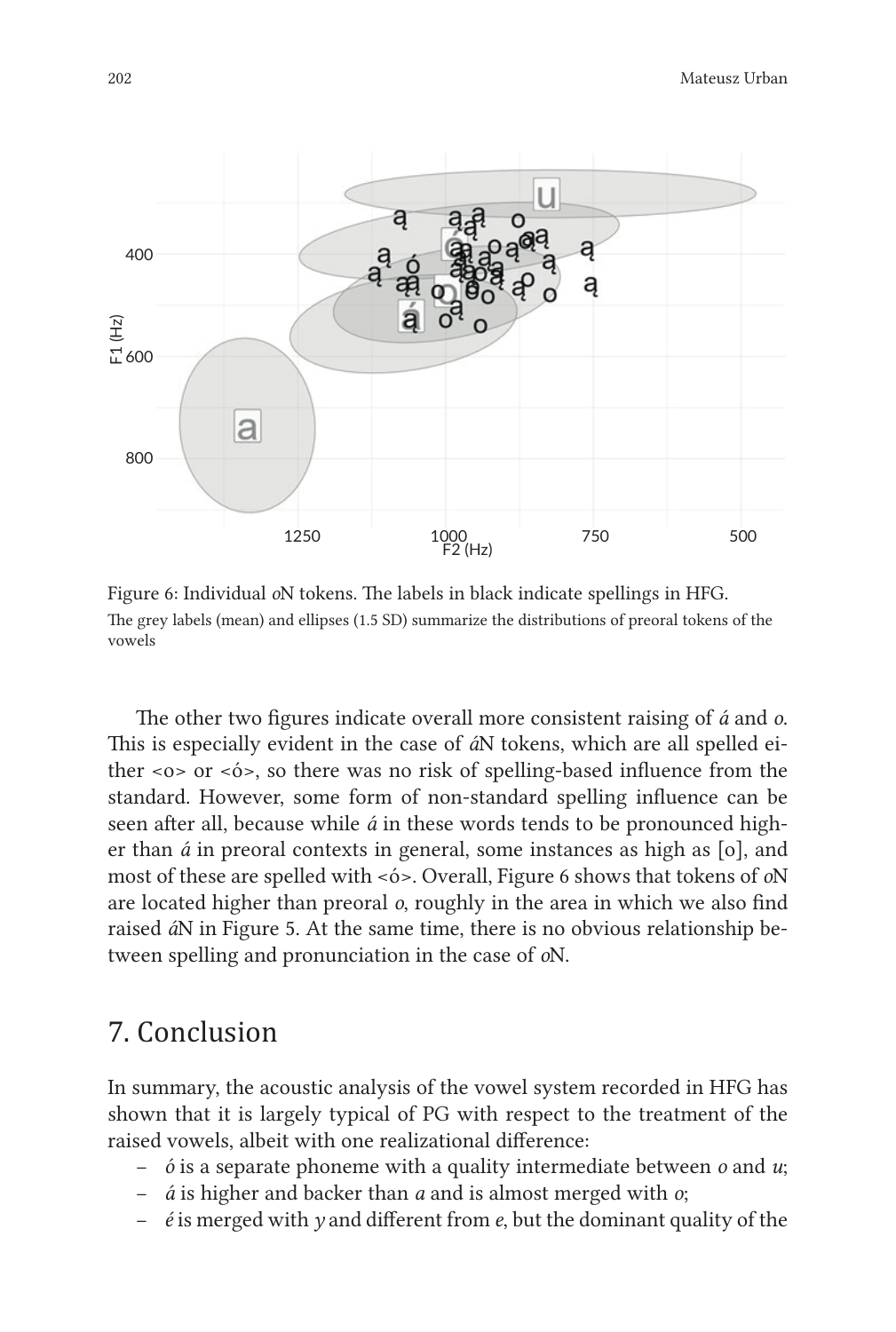merged vowel is front mid-high [e] as argued by Rubach and Łuszczek (2019), rather than [ɨ] as the spelling might indicate.

In connection to the above, one particular avenue of research worth pursuing is the acoustics of the Podhale archaism vowel relative to PG *e* and *y* as well as SP *y*. A recent study of the acoustics of SP vowels has revealed that *y* has overall a lower and fronter realization than traditionally assumed (Weckwerth and Balas 2020), which adds another interesting dimension to this problem.

The realization of the other PG features in HFG turned out to be variable and not always consistent:

- the Podhale archaism vowel is variable between [i] and a pronunciation more consistent with the phonotactic patterns of SP; however, no sign of retraction of this vowel reported by Rubach and Łuszczek (2019) was found;
- prenasal raising appeared to be less consistent for *e* and more consistent for *á* and *o*, which is the opposite of the pattern reported in PG; the first of these may be related to the influence of SP, whereas the latter two seem to reflect Spisz-type raising, which is consistent with the speaker's background.

On a final note, it is important to emphasize that not only should these results not be generalized to Podhale Goralian at large, but they should not be taken as a comprehensive representation of Tischner's own idiolect. They should rather be considered an illustration of a particular instance of dialect performance.

# References

- BATES Douglas, MÄCHLER Martin, BOLKER Ben, WALKER Steve (2015). Fitting linear mixed-effects models using lme4. *Journal of Statistical Software* 67(1), 1‒48.
- Boersma Paul, Weenink David (2021). *Praat: Doing Phonetics by Computer*. URL: https://www.fon.hum.uva.nl/praat/. Accessed March 25<sup>th</sup> 2021.
- Bonowicz Wojciech (2018). W głąb siebie, czyli jak to było z *Historią filozofii po góralsku*. In Józef Tischner, *Historia filozofii po góralsku*, 167–184. Kraków: Społeczny Instytut Wydawniczy "Znak".
- Bonowicz Wojciech (2020). *Tischner. Biografia*. Kraków: Społeczny Instytut Wydawniczy "Znak".
- Decaux Étienne (1973). Tzw. archaizm podhalański a sprawa mazurzenia w Małopolsce. *Revue des études slaves* 49, 119‒130.
- Di Paolo Marianna, Yaeger-Dror Malcah (eds.) (2010). *Sociophonetics: A Student's*  Guide. London-New York: Routledge.
- Dubisz Stanisław, Karaś Halina, Kolis Nijola (1995). *Dialekty i gwary polskie*. Warszawa: Wiedza Powszechna.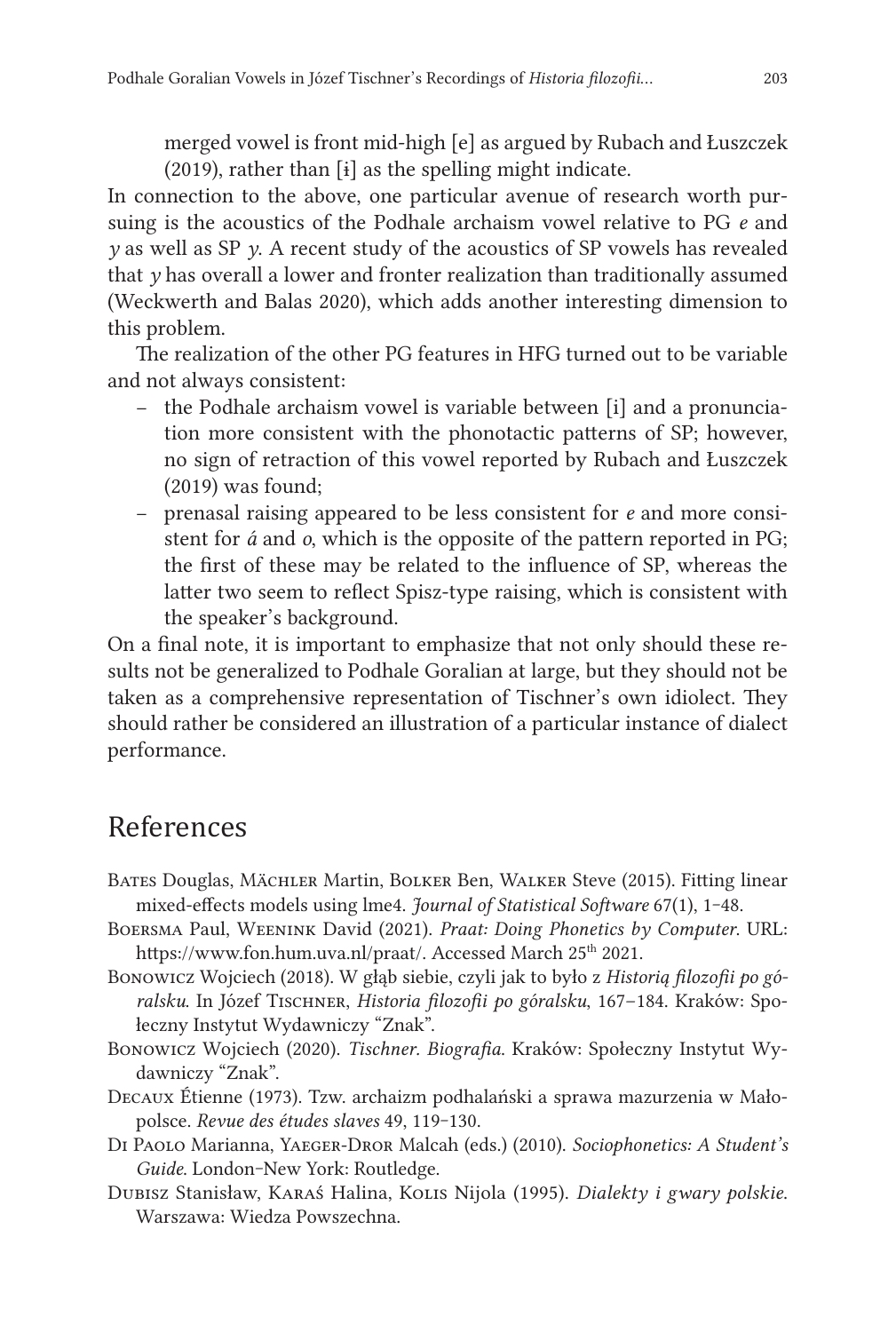- Garczyńska Justyna (2007). *Analiza fonetyczna akcentowanych samogłosek ustnych w mowie polek z Kazachstanu*. Warszawa: Wydział Polonistyki Uniwersytetu Warszawskiego.
- Garczyńska Justyna (2017). *Samogłoski ustne w gwarze kurpiowskiej*. Warszawa: Wydział Polonistyki Uniwersytetu Warszawskiego.
- Garczyńska Justyna, Kresa Monika, Żurek Aleksandra, Krzemińska-Albrycht Ida (2013‒2017). Baza Mazak. Mazowiecka akustyczna baza danych. *Baza Mazak. Mazowiecka Akustyczna Baza Danych*. URL: http://206.189.49.76:8000/. Accessed July 25th 2021.
- Gołąb Zbigniew (1954). O zróżnicowaniu wewnętrznym gwary podhalańskiej. *Język Polski* 34(2), 85‒111.
- HARRINGTON Jonathan (2006). An acoustic analysis of 'happy-tensing' in the Queen's Christmas broadcasts. *Journal of Phonetics* 34(4), 439‒457.
- Harrington Jonathan, Palethorpe Sallyanne, Watson Catherine (2000). Monophthongal vowel changes in Received Pronunciation: An acoustic analysis of the Queen's Christmas broadcasts. *Journal of the International Phonetic Association* 30(1–2), 63–78.
- Harrison Philip T. (2013). Making accurate formant measurements: An empirical investigation of the influence of the measurement tool, analysis settings and speaker on formant measurements, Ph.D. dissertation. York, UK: University of York. URL: https://etheses.whiterose.ac.uk/7393/1/Harrison%20-%20PhD%20Thesis.pdf. Accessed March 21st, 2017.
- Karaś Mieczysław (1965). Polskie dialekty Orawy, cz. 1: Fonologia i fonetyka. *Zeszyty Naukowe Uniwersytetu Jagiellońskiego. Prace Językoznawcze*. Vol. 16. Kraków: Uniwersytet Jagielloński.
- Kąś Józef (2015-2019). *Ilustrowany leksykon gwary i kultury podhalańskiej*. 12 vols. Bukowina Tatrzańska‒Nowy Sącz‒Nowy Targ: Bukowiańskie Centrum Kultury "Dom Ludowy"; Małopolskie Centrum Kultury "Sokół"; Zakład Poligraficzny "MK".
- Kąś Józef, Sikora Kazimierz (2004). Ortografia podhalańska problemy podstawowe i propozycje rozwiązań. In *Edukacja regionalna na Podtatrzu. Ścieżki i manowce*, Anna Mlekodaj (ed.), 17‒51. Nowy Targ: Podhalańska Państwowa Wyższa Szkoła Zawodowa.
- KENDALL Tyler, FRIDLAND Valerie (2021). *Sociophonetics*. Key Topics in Sociolinguistics. Cambridge: Cambridge University Press.
- KISLER Thomas, REICHEL Uwe, SCHIEL Florian (2017). Multilingual processing of speech via web services. *Computer Speech & Language* 45, 326-347.
- Kosiński Władysław (1884). Przyczynek do gwary zakopiańskiej. *Rozprawy i Sprawozdania z Posiedzeń Wydziału Filologicznego Akademii Umiejętności* 10, 225‒309.
- KRUPSKA-PEREK Anna (1999). Napisana i wygłoszona "Historia filozofii po góralsku". Problem tożsamości tekstu. *Rozprawy Komisji Językowej Łódzkiego Towarzystwa Naukowego* 44, 45‒56.
- Kryński Adam Antoni (1884). Gwara zakopiańska. Studyjum dialektologiczne. *Rozprawy i sprawozdania z posiedzeń Wydziału Filologicznego Akademii Umiejętności* 10, 171‒224.
- KULAK Ilona (2018). Fonetyczne wykładniki stylizacji gwarowej "Historii filozofii po góralsku" Józefa Tischnera. *Literatura Ludowa* 62(2), 15–26.